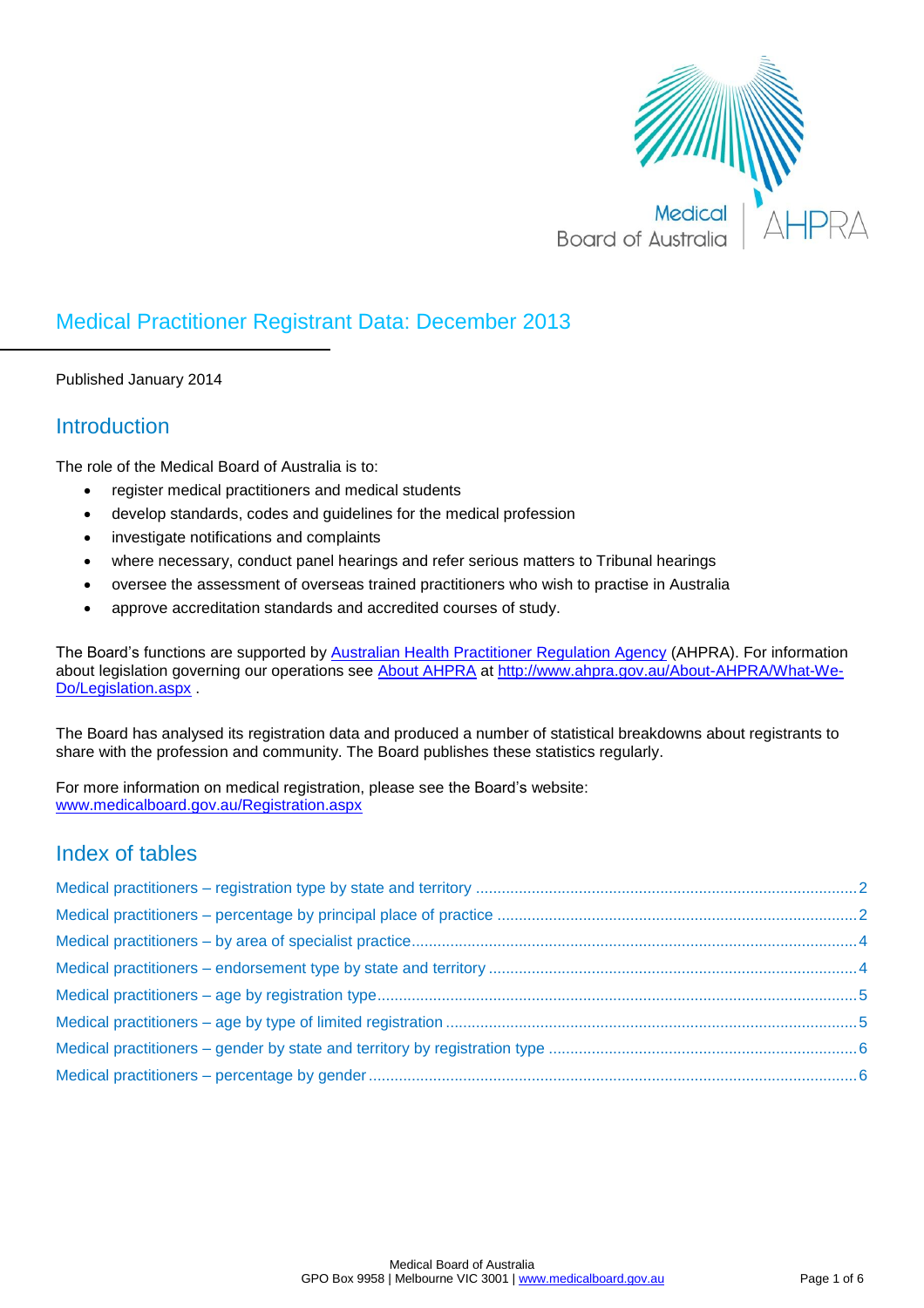| Medical practitioners - registration type by state and territory |                          |                |                          |                |                |                          |                          |                          |                          |                |  |  |
|------------------------------------------------------------------|--------------------------|----------------|--------------------------|----------------|----------------|--------------------------|--------------------------|--------------------------|--------------------------|----------------|--|--|
| <b>Medical Practitioner</b>                                      | <b>ACT</b>               | <b>NSW</b>     | <b>NT</b>                | QLD            | <b>SA</b>      | <b>TAS</b>               | <b>VIC</b>               | <b>WA</b>                | <b>No PPP</b>            | <b>Total</b>   |  |  |
| General                                                          | 602                      | 9,607          | 402                      | 5,897          | 2,079          | 564                      | 6,986                    | 2,753                    | 644                      | 29,534         |  |  |
| General (Teaching & Assessing)                                   | $\overline{\phantom{a}}$ | 8              | $\overline{\phantom{a}}$ | $\overline{7}$ | 5              | ٠                        | $\overline{7}$           | 3                        | $\overline{\phantom{a}}$ | 30             |  |  |
| <b>General &amp; Specialist*</b>                                 | 876                      | 15,635         | 361                      | 8,514          | 3.840          | 1.060                    | 12,201                   | 4.084                    | 526                      | 47,097         |  |  |
| Specialist*                                                      | 137                      | 1,648          | 105                      | 1,877          | 489            | 198                      | 1,468                    | 1.076                    | 336                      | 7,334          |  |  |
| <b>Provisional</b>                                               | 136                      | 1,885          | 88                       | 1.427          | 552            | 143                      | 1,593                    | 642                      | 14                       | 6,480          |  |  |
| Limited                                                          | 119                      | 1.437          | 91                       | 762            | 429            | 119                      | 1.082                    | 768                      | 5                        | 4,812          |  |  |
| Postgraduate Training or Supervised Practice                     | 93                       | 1.281          | 10                       | 375            | 331            | 59                       | 715                      | 167                      | $\overline{4}$           | 3,035          |  |  |
| Area of Need                                                     | 24                       | 147            | 80                       | 380            | 94             | 60                       | 362                      | 596                      | 1                        | 1,744          |  |  |
| <b>Public Interest</b>                                           | $\mathbf{1}$             | $\sim$         | $\mathbf{1}$             | $\overline{2}$ | 1              | ٠                        | $\overline{2}$           | $\overline{\phantom{a}}$ | $\overline{\phantom{a}}$ | $\overline{7}$ |  |  |
| Teaching or Research                                             | $\mathbf{1}$             | $\overline{9}$ | $\overline{\phantom{a}}$ | 5              | 3              | $\overline{\phantom{a}}$ | 3                        | 5                        | $\overline{\phantom{a}}$ | 26             |  |  |
| Limited (Public Interest - Occasional Practice)                  | $\overline{\phantom{a}}$ | 20             | $\overline{\phantom{a}}$ | 127            | $\blacksquare$ | 1                        | $\overline{\phantom{a}}$ | 248                      | 6                        | 402            |  |  |
| <b>Non-Practising</b>                                            | 35                       | 674            | $\overline{4}$           | 229            | 126            | 51                       | 493                      | 183                      | 710                      | 2,505          |  |  |
| <b>Total Practitioners</b>                                       | 1,905                    | 30,914         | 1.051                    | 18,840         | 7,520          | 2,136                    | 23,830                   | 9,757                    | 2,241                    | 98,194         |  |  |

\* Total practitioners with specialist registration 54,431

<span id="page-1-0"></span>*Table 1: Medical practitioners – registration type by state and territory*



<span id="page-1-1"></span>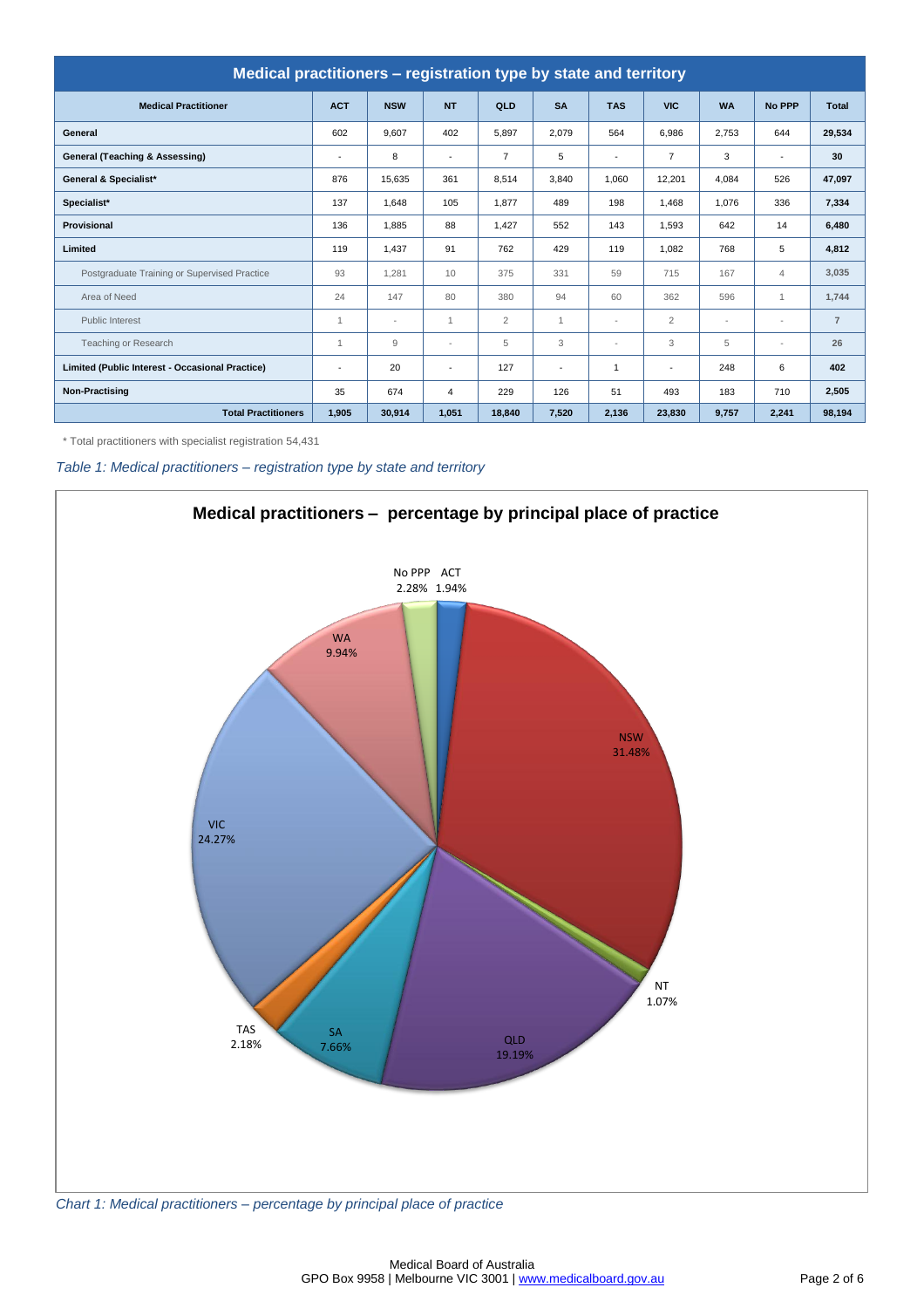| Medical practitioners - by area of specialist practice |                           |                        |                          |                           |                           |                          |                          |                           |                          |                           |  |
|--------------------------------------------------------|---------------------------|------------------------|--------------------------|---------------------------|---------------------------|--------------------------|--------------------------|---------------------------|--------------------------|---------------------------|--|
| Specialty and field of specialty practice              | <b>ACT</b>                | <b>NSW</b>             | <b>NT</b>                | QLD                       | <b>SA</b>                 | <b>TAS</b>               | <b>VIC</b>               | <b>WA</b>                 | No PPP                   | <b>Total</b>              |  |
| <b>Addiction medicine</b>                              | $\overline{2}$            | 64                     | $\overline{2}$           | 26                        | 15                        | 9                        | 30                       | 13                        | $\overline{4}$           | 165                       |  |
| Anaesthesia                                            | 70                        | 1,303                  | 38                       | 868                       | 351                       | 109                      | 1,048                    | 457                       | 106                      | 4,350                     |  |
| Dermatology                                            | 5                         | 178                    | $\mathbf{1}$             | 75                        | 37                        | 6                        | 119                      | 39                        | $\overline{7}$           | 467                       |  |
| <b>Emergency medicine</b>                              | 30                        | 361                    | 26                       | 329                       | 97                        | 39                       | 378                      | 173                       | 47                       | 1,480                     |  |
| <b>General practice</b>                                | 405                       | 7,349                  | 221                      | 4,721                     | 1,867                     | 613                      | 5,584                    | 2,318                     | 175                      | 23,253                    |  |
| Intensive care medicine                                | 22                        | 229                    | 10                       | 164                       | 65                        | 17                       | 175                      | 66                        | 24                       | 772                       |  |
| Paediatric intensive care medicine                     |                           |                        |                          |                           | $\overline{a}$            |                          | $\mathbf{1}$             | ÷                         | ÷,                       | $\mathbf{1}$              |  |
| No sub-speciality declared                             | 22                        | 229                    | 10                       | 164                       | 65                        | 17                       | 174                      | 66                        | 24                       | 771                       |  |
| <b>Medical administration</b>                          | 15                        | 97                     | 6                        | 79                        | 16                        | 4                        | 64                       | 31                        | $\overline{7}$           | 319                       |  |
| <b>Obstetrics and gynaecology</b>                      | 30                        | 521                    | 14                       | 339                       | 131                       | 37                       | 478                      | 152                       | 46                       | 1,748                     |  |
| Gynaecological oncology                                |                           | 15                     |                          | 9                         | $\overline{4}$            | $\mathbf{1}$             | 11                       | $\overline{c}$            |                          | 42                        |  |
| Maternal-fetal medicine                                | ÷,                        | 13                     | $\mathbf{1}$             | $\overline{7}$            | 3                         | i,                       | $\mathsf g$              | 5                         | $\mathbf{1}$             | 39                        |  |
| Obstetrics and gynaecological ultrasound               | ÷,                        | 13                     |                          | 5                         | $\overline{4}$            | $\overline{\phantom{a}}$ | 53                       | 3                         | $\sqrt{2}$               | 80                        |  |
| Reproductive endocrinology and infertility             | ÷                         | 27                     | $\overline{\phantom{a}}$ | 4                         | 6                         | $\mathbf{1}$             | 13                       | $\overline{2}$            | ÷                        | 53                        |  |
| Urogynaecology                                         | $\mathbf{1}$              | 10                     | $\sim$                   | 6                         | $\mathbf{1}$              | $\sim$                   | 8                        | $\overline{4}$            | $\overline{a}$           | 30                        |  |
| No sub-speciality declared                             | 29                        | 443                    | 13                       | 308                       | 113                       | 35                       | 384                      | 136                       | 43                       | 1,504                     |  |
| Occupational and environmental medicine                | 16                        | 91                     | $\mathbf{1}$             | 41                        | 28                        | 6                        | 65                       | 41                        | $\overline{7}$           | 296                       |  |
| Ophthalmology                                          | 12                        | 347                    | 5                        | 155                       | 68                        | 20                       | 221                      | 71                        | 12                       | 911                       |  |
| Paediatrics and child health                           | 36                        | 732                    | 22                       | 393                       | 161                       | 35                       | 551                      | 231                       | 54                       | 2,215                     |  |
| Clinical genetics                                      | ÷,                        | 12                     | $\overline{\phantom{a}}$ | $\mathbf{1}$              | $\overline{a}$            | $\overline{\phantom{a}}$ | $\sqrt{4}$               | $\mathbf{1}$              | $\overline{\phantom{a}}$ | 18                        |  |
| Community child health                                 |                           | 13                     |                          | 8                         | $\overline{2}$            |                          | 5                        |                           | $\mathbf 1$              | 29                        |  |
| General paediatrics                                    | 28                        | 562                    | 18                       | 318                       | 126                       | 30                       | 427                      | 168                       | 31                       | 1,708                     |  |
| Neonatal and perinatal medicine                        | 6                         | 38                     | $\sim$                   | 20                        | $\overline{7}$            | $\overline{2}$           | 35                       | 18                        | 3                        | 129                       |  |
| Paediatric cardiology                                  |                           | $\,$ 5                 |                          | 5                         | i,                        | i,                       | 5                        | $\overline{4}$            | $\sqrt{2}$               | 22                        |  |
| Paediatric clinical pharmacology                       | ÷                         | $\mathbf{1}$           |                          | Ĭ.                        | ÷,                        | i,                       | $\sim$                   | ÷                         | ÷                        | $\mathbf{1}$              |  |
| Paediatric emergency medicine                          | $\overline{a}$            | 8                      |                          | 6                         | $\overline{4}$            | i,                       | 7                        | 7                         | $\mathbf{1}$             | 33                        |  |
| Paediatric endocrinology                               | $\mathbf{1}$              | 8                      | $\overline{\phantom{a}}$ | 4                         | $\mathbf{1}$              | $\overline{\phantom{a}}$ | $\overline{2}$           | $\overline{2}$            | ÷                        | 18                        |  |
| Paediatric gastroenterology and hepatology             | $\overline{a}$            | $\sqrt{4}$             | $\sim$                   | $\mathbf{1}$              | $\mathbf{1}$              | $\overline{\phantom{a}}$ | 5                        | $\overline{c}$            | $\overline{2}$           | 15                        |  |
| Paediatric haematology                                 | i,                        | 3                      |                          | $\mathbf{1}$              | i,                        | i,                       | $\mathbf{1}$             | $\mathbf{1}$              | ÷                        | $\,$ 6 $\,$               |  |
| Paediatric immunology and allergy                      | $\overline{a}$            | 3                      |                          | $\overline{2}$            | $\ensuremath{\mathsf{3}}$ | ÷,                       | 3                        | ÷                         | ÷                        | 11                        |  |
| Paediatric infectious diseases                         | ÷,                        | 3                      | $\sim$                   | 3                         | ÷                         | $\overline{\phantom{a}}$ | 6                        | $\overline{\phantom{a}}$  | ÷                        | 12                        |  |
| Paediatric intensive care medicine                     | $\overline{\phantom{m}}$  | 3                      | $\overline{\phantom{a}}$ | $\overline{\phantom{a}}$  | $\overline{\phantom{m}}$  | $\overline{\phantom{a}}$ | $\overline{\phantom{a}}$ | $\overline{\phantom{a}}$  | $\frac{1}{2}$            | $_{3}$                    |  |
| Paediatric medical oncology                            | $\overline{a}$            | 6                      | $\sim$                   | $\sqrt{2}$                | $\mathbf{1}$              | $\overline{\phantom{a}}$ | $\overline{4}$           | $\overline{2}$            | $\mathbf 1$              | $16$                      |  |
| Paediatric nephrology                                  |                           | $\sqrt{4}$             |                          |                           |                           |                          |                          |                           |                          | $\ensuremath{\mathsf{4}}$ |  |
| Paediatric neurology                                   | $\overline{a}$            | 14                     | $\sim$                   | $\ensuremath{\mathsf{3}}$ | $\mathbf{1}$              | $\mathbf{1}$             | $\,$ 5                   | $\mathbf{1}$              | $\mathbf 1$              | 26                        |  |
| Paediatric rehabilitation medicine                     | ÷,                        | $\overline{4}$         | $\sim$                   | ÷,                        | $\mathbf{1}$              | $\overline{\phantom{a}}$ | $\overline{a}$           | $\overline{\phantom{a}}$  | ÷,                       | $\,$ 5 $\,$               |  |
| Paediatric respiratory and sleep medicine              |                           | $\mathrel{\mathsf{g}}$ |                          | $\,$ 5 $\,$               | $\overline{a}$            | ÷,                       | 3                        | $\ensuremath{\mathsf{3}}$ | ÷                        | 20                        |  |
| Paediatric rheumatology                                | ÷                         | 3                      |                          | $\sqrt{2}$                | $\mathbf{1}$              | ÷,                       | 3                        | $\mathbf{1}$              | ÷                        | $10$                      |  |
| No sub-speciality declared                             | $\mathbf{1}$              | 29                     | 3                        | 12                        | 13                        | $\overline{2}$           | 36                       | 21                        | 12                       | 129                       |  |
| Pain medicine                                          | $\sqrt{2}$                | 81                     | $\overline{\phantom{a}}$ | 49                        | 29                        | 8                        | 41                       | 27                        | $\sqrt{4}$               | 241                       |  |
| <b>Palliative medicine</b>                             | $\,6\,$                   | 93                     | $\overline{\mathbf{c}}$  | 42                        | 22                        | 12                       | 57                       | 28                        | 5                        | 267                       |  |
| Pathology                                              | 53                        | 759                    | 8                        | 396                       | 190                       | 51                       | 513                      | 231                       | 24                       | 2,225                     |  |
| Anatomical pathology (including cytopathology)         | 16                        | 262                    | $\sqrt{2}$               | 162                       | 62                        | 16                       | 188                      | 86                        | $\overline{7}$           | 801                       |  |
| Chemical pathology                                     | $\sqrt{2}$                | 21                     | $\overline{\phantom{a}}$ | 14                        | $\,$ 8 $\,$               | $\overline{c}$           | 20                       | 15                        | $\overline{4}$           | 86                        |  |
| Forensic pathology                                     | $\overline{a}$            | 8                      | $\mathbf{1}$             | 13                        | $\overline{4}$            | $\overline{c}$           | 10                       | 5                         | $\overline{a}$           | 43                        |  |
| General pathology                                      | 11                        | 182                    | $\sqrt{2}$               | 79                        | 55                        | 13                       | 120                      | 36                        | $\overline{4}$           | 502                       |  |
| Haematology                                            | 10                        | 153                    | $\sqrt{2}$               | 74                        | 36                        | 12                       | 117                      | 33                        | $\overline{4}$           | 441                       |  |
| Immunology                                             | $\,6\,$                   | 46                     | $\overline{\phantom{a}}$ | 11                        | 10                        | $\mathbf{1}$             | 19                       | 15                        | $\overline{\phantom{a}}$ | 108                       |  |
| Microbiology                                           | $\,$ 5 $\,$               | 74                     | $\mathbf{1}$             | 37                        | 15                        | 5                        | 37                       | 32                        | $\mathbf{1}$             | 207                       |  |
| No sub-speciality declared                             | $\ensuremath{\mathsf{3}}$ | 13                     |                          | $\,6$                     |                           |                          | $\sqrt{2}$               | $\mathsf g$               | $\overline{4}$           | 37                        |  |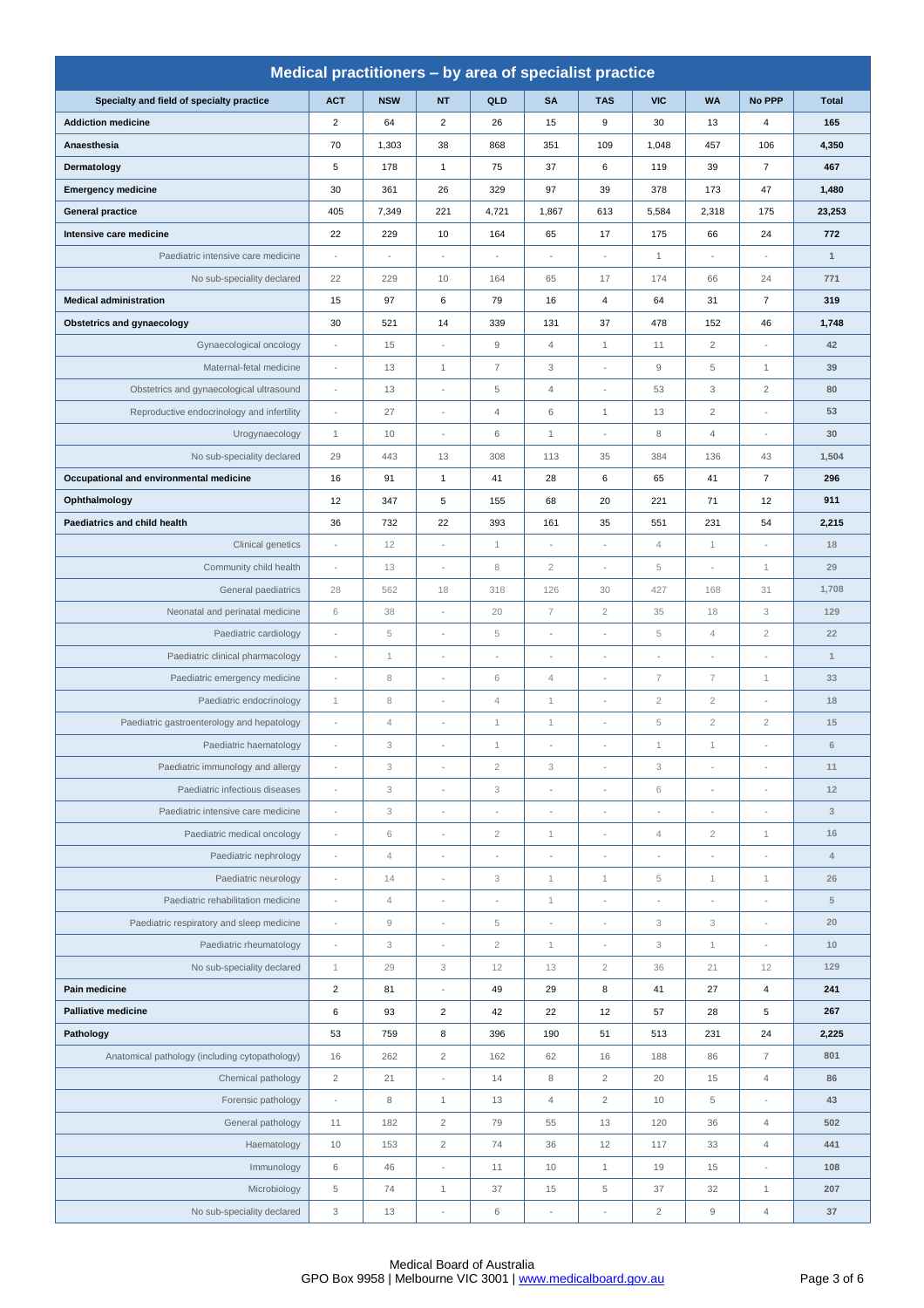| Medical practitioners - by area of specialist practice |                           |              |                           |                          |                          |                          |            |                |                           |              |  |  |  |
|--------------------------------------------------------|---------------------------|--------------|---------------------------|--------------------------|--------------------------|--------------------------|------------|----------------|---------------------------|--------------|--|--|--|
| Specialty and field of specialty practice              | <b>ACT</b>                | <b>NSW</b>   | <b>NT</b>                 | QLD                      | <b>SA</b>                | <b>TAS</b>               | <b>VIC</b> | <b>WA</b>      | No PPP                    | <b>Total</b> |  |  |  |
| Physician                                              | 173                       | 2,714        | 68                        | 1,458                    | 792                      | 162                      | 2,528      | 716            | 155                       | 8,766        |  |  |  |
| Cardiology                                             | 16                        | 366          | 6                         | 229                      | 103                      | 19                       | 300        | 79             | 36                        | 1,154        |  |  |  |
| Clinical genetics                                      |                           | 33           |                           | $\overline{7}$           | $\mathsf g$              |                          | 16         | $\,$ 5 $\,$    |                           | 70           |  |  |  |
| Clinical pharmacology                                  | $\overline{a}$            | 13           | $\overline{\phantom{a}}$  | 11                       | 8                        | $\overline{\phantom{a}}$ | 11         | $\,$ 5 $\,$    | $\overline{c}$            | 50           |  |  |  |
| Endocrinology                                          | 10                        | 189          | $\overline{7}$            | 101                      | 31                       | 11                       | 168        | 41             | $\mathbf{1}$              | 559          |  |  |  |
| Gastroenterology and hepatology                        | 22                        | 237          | $\overline{c}$            | 130                      | 59                       | 12                       | 211        | 58             | 9                         | 740          |  |  |  |
| General medicine                                       | 33                        | 393          | 11                        | 321                      | 241                      | 34                       | 533        | 116            | 34                        | 1,716        |  |  |  |
| Geriatric medicine                                     | $9$                       | 180          | $\overline{c}$            | 71                       | 48                       | $\overline{7}$           | 161        | 55             | 6                         | 539          |  |  |  |
| Haematology                                            | 8                         | 159          | $\overline{c}$            | 81                       | 37                       | $\mathsf g$              | 131        | 29             | 10                        | 466          |  |  |  |
| Immunology and allergy                                 | $\overline{7}$            | 53           | $\mathbf{1}$              | 14                       | 12                       | $\mathbf{1}$             | 28         | 20             | $\overline{2}$            | 138          |  |  |  |
| Infectious diseases                                    | $\overline{7}$            | 83           | 12                        | 49                       | 25                       | 8                        | 134        | 27             | 8                         | 353          |  |  |  |
| Medical oncology                                       | 9                         | 146          | 3                         | 83                       | 39                       | 8                        | 188        | 35             | $\overline{2}$            | 513          |  |  |  |
| Nephrology                                             | $9$                       | 148          | 11                        | 72                       | 26                       | 11                       | 138        | 34             | 11                        | 460          |  |  |  |
| Neurology                                              | 11                        | 180          | $\mathbf{1}$              | 65                       | 32                       | $\overline{7}$           | 163        | 40             | $\overline{7}$            | 506          |  |  |  |
| Nuclear medicine                                       | $\overline{7}$            | 100          |                           | 31                       | 26                       | $\,6$                    | 57         | 20             | $\mathbf{1}$              | 248          |  |  |  |
| Respiratory and sleep medicine                         | 10                        | 186          | $\sqrt{4}$                | 117                      | 50                       | 13                       | 149        | 55             | 8                         | 592          |  |  |  |
| Rheumatology                                           | 8                         | 110          | 1                         | 46                       | 35                       | $\overline{7}$           | 93         | 28             | 6                         | 334          |  |  |  |
| No sub-speciality declared                             | $\overline{7}$            | 138          | 5                         | 30                       | 11                       | $\mathsf g$              | 47         | 69             | 12                        | 328          |  |  |  |
| <b>Psychiatry</b>                                      | 52                        | 1,001        | 16                        | 600                      | 278                      | 56                       | 925        | 267            | 55                        | 3,250        |  |  |  |
| Public health medicine                                 | 29                        | 131          | 25                        | 79                       | 29                       | 11                       | 78         | 42             | $\overline{7}$            | 431          |  |  |  |
| <b>Radiation Oncology</b>                              | 13                        | 110          | $\overline{2}$            | 67                       | 22                       | 8                        | 101        | 20             | 4                         | 347          |  |  |  |
| Radiology                                              | 51                        | 629          | 3                         | 396                      | 162                      | 46                       | 531        | 225            | 98                        | 2,141        |  |  |  |
| Diagnostic radiology                                   | 40                        | 559          | 3                         | 340                      | 146                      | 41                       | 441        | 196            | 82                        | 1,848        |  |  |  |
| Diagnostic ultrasound                                  | L,                        | $\mathbf{1}$ |                           |                          |                          |                          | 3          | i,             |                           | 4            |  |  |  |
| Nuclear medicine                                       | $\overline{4}$            | 36           |                           | 49                       | 11                       | $\overline{4}$           | 58         | $\overline{7}$ | 3                         | 172          |  |  |  |
| No sub-speciality declared                             | $\overline{7}$            | 33           |                           | $\overline{7}$           | 5                        | $\mathbf{1}$             | 29         | 22             | 13                        | 117          |  |  |  |
| <b>Rehabilitation medicine</b>                         | 6                         | 209          | 3                         | 52                       | 33                       | 5                        | 115        | 14             | 3                         | 440          |  |  |  |
| Sexual health medicine                                 | 5                         | 52           | $\mathbf{1}$              | 18                       | $\,6\,$                  | $\mathbf{1}$             | 24         | 5              | ÷                         | 112          |  |  |  |
| Sport and exercise medicine                            | 11                        | 40           | $\mathbf{1}$              | 11                       | $\overline{4}$           | $\overline{2}$           | 35         | 9              |                           | 113          |  |  |  |
| <b>Surgery</b>                                         | 92                        | 1,724        | 35                        | 985                      | 433                      | 102                      | 1,381      | 442            | 81                        | 5,275        |  |  |  |
| Cardio-thoracic surgery                                | 6                         | 56           | $\overline{\phantom{a}}$  | 40                       | 10                       | $_{\rm 3}$               | 62         | 13             | $\overline{4}$            | 194          |  |  |  |
| General surgery                                        | 23                        | 622          | 17                        | 335                      | 155                      | 36                       | 511        | 131            | 33                        | 1,863        |  |  |  |
| Neurosurgery                                           | $\overline{7}$            | 72           | $\overline{\phantom{a}}$  | 39                       | 15                       | $\sqrt{4}$               | 61         | 19             | $\mathbf{1}$              | 218          |  |  |  |
| Oral and maxillofacial surgery                         | $\sqrt{4}$                | 22           | $\ensuremath{\mathsf{3}}$ | 26                       | 8                        | $\overline{\phantom{a}}$ | 24         | $\mathsf 9$    | $\mathbf{1}$              | 97           |  |  |  |
| Orthopaedic surgery                                    | 25                        | 408          | $\overline{7}$            | 267                      | 115                      | 22                       | 293        | 122            | 22                        | 1,281        |  |  |  |
| Otolaryngology - head and neck surgery                 | 8                         | 154          | $_{3}$                    | 86                       | 38                       | $\hbox{g}$               | 112        | 42             | $\overline{7}$            | 459          |  |  |  |
| Paediatric surgery                                     | $\overline{4}$            | 32           | $\overline{\phantom{a}}$  | 12                       | $\mathsf g$              | $\overline{c}$           | 26         | 8              | $\overline{c}$            | 95           |  |  |  |
| Plastic surgery                                        | $\,6\,$                   | 123          | $\sqrt{2}$                | 64                       | 39                       | 10                       | 126        | 43             | $\ensuremath{\mathsf{3}}$ | 416          |  |  |  |
| Urology                                                | $\,6\,$                   | 121          | $\mathbf{1}$              | 74                       | 29                       | 10                       | 100        | 36             | $\overline{2}$            | 379          |  |  |  |
| Vascular surgery                                       | $\ensuremath{\mathsf{3}}$ | 69           | $\mathbf{1}$              | 42                       | 15                       | 6                        | 52         | 15             | $\overline{c}$            | 205          |  |  |  |
| No sub-speciality declared                             | $\overline{\phantom{a}}$  | 45           | $\mathbf{1}$              | $\overline{\phantom{a}}$ | $\overline{\phantom{a}}$ |                          | 14         | $\overline{4}$ | $\overline{4}$            | 68           |  |  |  |
| <b>Total</b>                                           | 1,136                     | 18,815       | 510                       | 11,343                   | 4,836                    | 1,359                    | 15,042     | 5,618          | 925                       | 59,584       |  |  |  |

<span id="page-3-0"></span>*Table 2: Medical practitioners – by area of specialist practice*

|                    | Medical practitioners – endorsement type by state and territory |            |           |     |           |            |            |           |        |              |  |  |
|--------------------|-----------------------------------------------------------------|------------|-----------|-----|-----------|------------|------------|-----------|--------|--------------|--|--|
| <b>Endorsement</b> | <b>ACT</b>                                                      | <b>NSW</b> | <b>NT</b> | QLD | <b>SA</b> | <b>TAS</b> | <b>VIC</b> | <b>WA</b> | No PPP | <b>Total</b> |  |  |
| Acupuncture        |                                                                 | 66         |           | 45  | 15        | 10         | 230        | 24        |        | 391          |  |  |

<span id="page-3-1"></span>*Table 3: Medical practitioners – endorsement type by state and territory*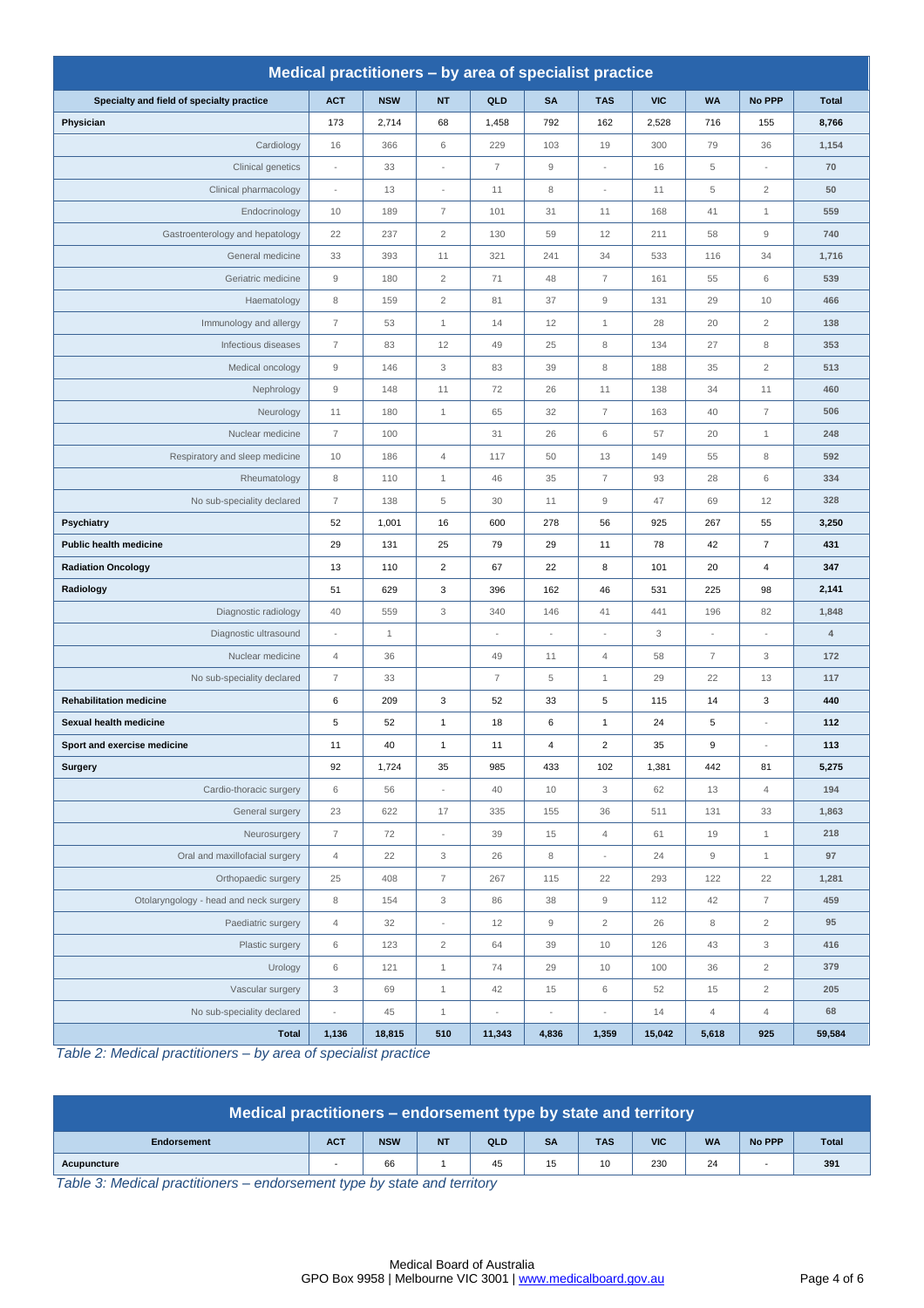| Medical practitioners - age by registration type |         |                                    |                                |                   |                          |                |                                                             |                          |              |                |  |  |
|--------------------------------------------------|---------|------------------------------------|--------------------------------|-------------------|--------------------------|----------------|-------------------------------------------------------------|--------------------------|--------------|----------------|--|--|
| Age group                                        |         |                                    |                                |                   | <b>Registration type</b> |                |                                                             |                          |              |                |  |  |
| Age group                                        | General | General<br>(Teaching<br>Assessing) | General &<br><b>Specialist</b> | <b>Specialist</b> | Provisional              | Limited        | Limited<br>(Public<br>Interest -<br>Occasional<br>Practice) | Non-<br>Practising       | <b>Total</b> | % by Age Group |  |  |
| $U-25$                                           | 3       | $\overline{\phantom{a}}$           | $\sim$                         | $\sim$            | 807                      | $\overline{2}$ | $\overline{\phantom{a}}$                                    | $\overline{\phantom{a}}$ | 812          | 0.83%          |  |  |
| 25-29                                            | 5,270   | $\overline{\phantom{a}}$           | 4                              | 3                 | 4,124                    | 835            | $\overline{\phantom{a}}$                                    | 33                       | 10,269       | 10.46%         |  |  |
| 30-34                                            | 9,743   | $\overline{\phantom{a}}$           | 839                            | 202               | 979                      | 957            | $\overline{\phantom{a}}$                                    | 135                      | 12,855       | 13.09%         |  |  |
| 35-39                                            | 5,753   | $\mathbf{1}$                       | 4,878                          | 849               | 310                      | 1,268          | $\overline{\phantom{a}}$                                    | 237                      | 13,296       | 13.54%         |  |  |
| 40-44                                            | 2,855   | $\overline{2}$                     | 6,512                          | 1,576             | 138                      | 881            | 5                                                           | 244                      | 12,213       | 12.44%         |  |  |
| 45-49                                            | 1,701   | $\overline{2}$                     | 6,495                          | 1,701             | 68                       | 422            | 3                                                           | 206                      | 10,598       | 10.79%         |  |  |
| 50-54                                            | 1,339   | $\mathbf{1}$                       | 7,126                          | 1,321             | 41                       | 220            | $\overline{7}$                                              | 238                      | 10,293       | 10.48%         |  |  |
| 55-59                                            | 1,013   | 3                                  | 6,912                          | 865               | 10                       | 126            | 9                                                           | 214                      | 9,152        | 9.32%          |  |  |
| 60-64                                            | 644     | $\mathbf{1}$                       | 5,650                          | 461               | 3                        | 66             | $\overline{7}$                                              | 196                      | 7,028        | 7.16%          |  |  |
| 65-69                                            | 414     | 5                                  | 4,415                          | 231               | $\sim$                   | 28             | 43                                                          | 218                      | 5,354        | 5.45%          |  |  |
| 70-74                                            | 326     | $\overline{4}$                     | 2,495                          | 88                | $\overline{\phantom{a}}$ | 5              | 102                                                         | 250                      | 3,270        | 3.33%          |  |  |
| 75-79                                            | 223     | 5                                  | 1,105                          | 26                | $\overline{\phantom{a}}$ | $\overline{2}$ | 96                                                          | 218                      | 1,675        | 1.71%          |  |  |
| $80+$                                            | 250     | 6                                  | 666                            | 11                | ٠                        | ÷,             | 130                                                         | 316                      | 1,379        | 1.40%          |  |  |
| <b>Total</b>                                     | 29,534  | 30                                 | 47,097                         | 7,334             | 6,480                    | 4,812          | 402                                                         | 2,505                    | 98,194       | 100.00%        |  |  |

<span id="page-4-0"></span>*Table 4: Medical practitioners – age by registration type*

| Medical practitioners - age by type of limited registration |                                                               |                     |                              |                             |                 |                |  |  |  |  |  |
|-------------------------------------------------------------|---------------------------------------------------------------|---------------------|------------------------------|-----------------------------|-----------------|----------------|--|--|--|--|--|
| Age group                                                   |                                                               |                     | Type of limited registration |                             |                 |                |  |  |  |  |  |
| Age group                                                   | <b>Postgraduate Training or</b><br><b>Supervised Practice</b> | <b>Area of Need</b> | <b>Public Interest</b>       | <b>Teaching or Research</b> | <b>Total</b>    | % by Age Group |  |  |  |  |  |
| $U-25$                                                      |                                                               | -1                  | $\overline{\phantom{a}}$     | ٠                           | 2               | 0.04%          |  |  |  |  |  |
| 25-29                                                       | 586                                                           | 249                 | $\overline{\phantom{a}}$     | ٠                           | 835             | 17.35%         |  |  |  |  |  |
| 30-34                                                       | 636                                                           | 314                 | $\overline{\phantom{a}}$     | $\overline{7}$              | 957             | 19.89%         |  |  |  |  |  |
| 35-39                                                       | 903                                                           | 356                 | $\overline{\phantom{a}}$     | 9                           | 1268            | 26.35%         |  |  |  |  |  |
| $40 - 44$                                                   | 558                                                           | 318                 | $\mathbf{1}$                 | $\overline{4}$              | 881             | 18.31%         |  |  |  |  |  |
| 45-49                                                       | 206                                                           | 212                 | $\mathbf{1}$                 | 3                           | 422             | 8.77%          |  |  |  |  |  |
| 50-54                                                       | 84                                                            | 134                 | $\overline{2}$               | $\overline{\phantom{a}}$    | 220             | 4.57%          |  |  |  |  |  |
| 55-59                                                       | 40                                                            | 83                  | $\mathbf{1}$                 | $\overline{2}$              | 126             | 2.62%          |  |  |  |  |  |
| 60-64                                                       | 14                                                            | 49                  | $\overline{2}$               | $\overline{1}$              | 66              | 1.37%          |  |  |  |  |  |
| 65-69                                                       | $\overline{7}$                                                | 21                  | $\overline{\phantom{a}}$     | ٠                           | 28              | 0.58%          |  |  |  |  |  |
| 70-74                                                       | 0                                                             | 5                   | ٠                            |                             | $5\overline{5}$ | 0.10%          |  |  |  |  |  |
| 75-79                                                       | $\mathbf 0$                                                   | $\overline{2}$      | $\overline{\phantom{a}}$     | $\overline{\phantom{a}}$    | 2               | 0.04%          |  |  |  |  |  |
| $80+$                                                       | $\mathbf 0$                                                   |                     | $\overline{\phantom{a}}$     | ٠                           | $\mathbf{0}$    | 0.00%          |  |  |  |  |  |
| <b>Total</b>                                                | 3,035                                                         | 1,744               | $\overline{7}$               | 26                          | 4812            | 100.00%        |  |  |  |  |  |

<span id="page-4-1"></span>*Table 5: Medical practitioners – age by type of limited registration*



*Chart 2: Medical practitioners by age*